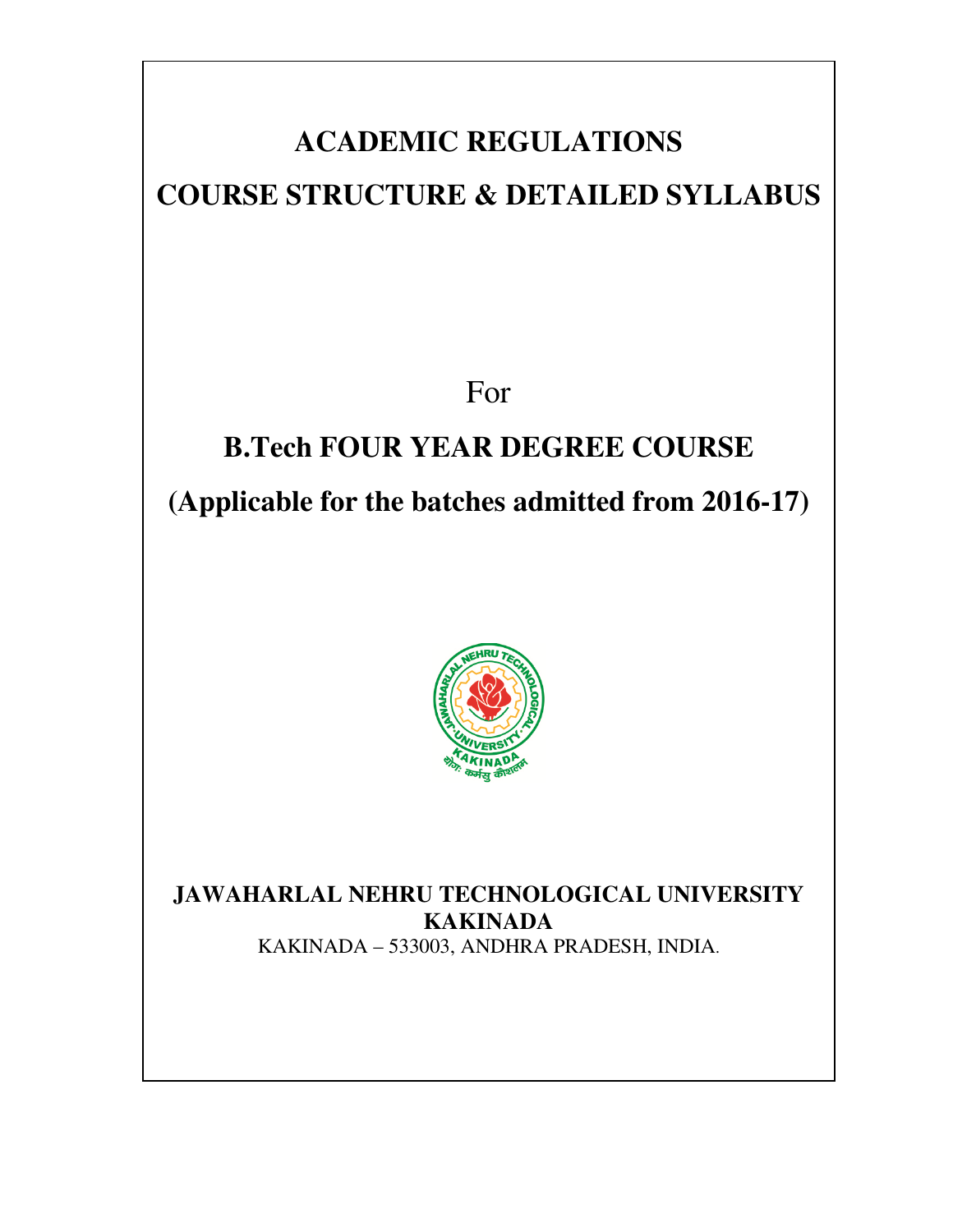#### **ACADEMIC REGULATIONS (R16) FOR B. TECH. (REGULAR)**

#### **Applicable for the students of B. Tech. (Regular) from the Academic Year 2016-17 onwards**

#### 1. **Award of B. Tech. Degree**

A student will be declared eligible for the award of B. Tech. Degree if he fulfils the following academic regulations:

- 1. A student shall be declared eligible for the award of the B. Tech Degree, if he pursues a course of study in not less than four and not more than eight academic years
- 2. The candidate shall register for 180 credits and secure all the 180 credits.

#### 2. **Courses of study**

The following courses of study are offered at present as specializations for the B. Tech. Courses with English as medium of Instruction.

| S. No | <b>Branch</b>                               |  |
|-------|---------------------------------------------|--|
| 01    | Civil Engineering                           |  |
| 02    | Electrical and Electronics Engineering      |  |
| 03    | <b>Mechanical Engineering</b>               |  |
| 04    | Electronics and Communication Engineering   |  |
| 05    | <b>Computer Science and Engineering</b>     |  |
| 06    | <b>Information Technology</b>               |  |
| 07    | Petro Chemical Engineering                  |  |
| 08    | <b>Chemical Engineering</b>                 |  |
| 09    | Electronics and Instrumentation Engineering |  |
| 10    | <b>Aeronautical Engineering</b>             |  |
| 11    | Automobile Engineering                      |  |
| 12    | Bio Technology                              |  |
| 13    | <b>Electronics and Computer Engineering</b> |  |
| 14    | Mining Engineering                          |  |
| 15    | Petroleum Engineering                       |  |
| 16    | Metallurgical Engineering                   |  |
| 17    | <b>Agricultural Engineering</b>             |  |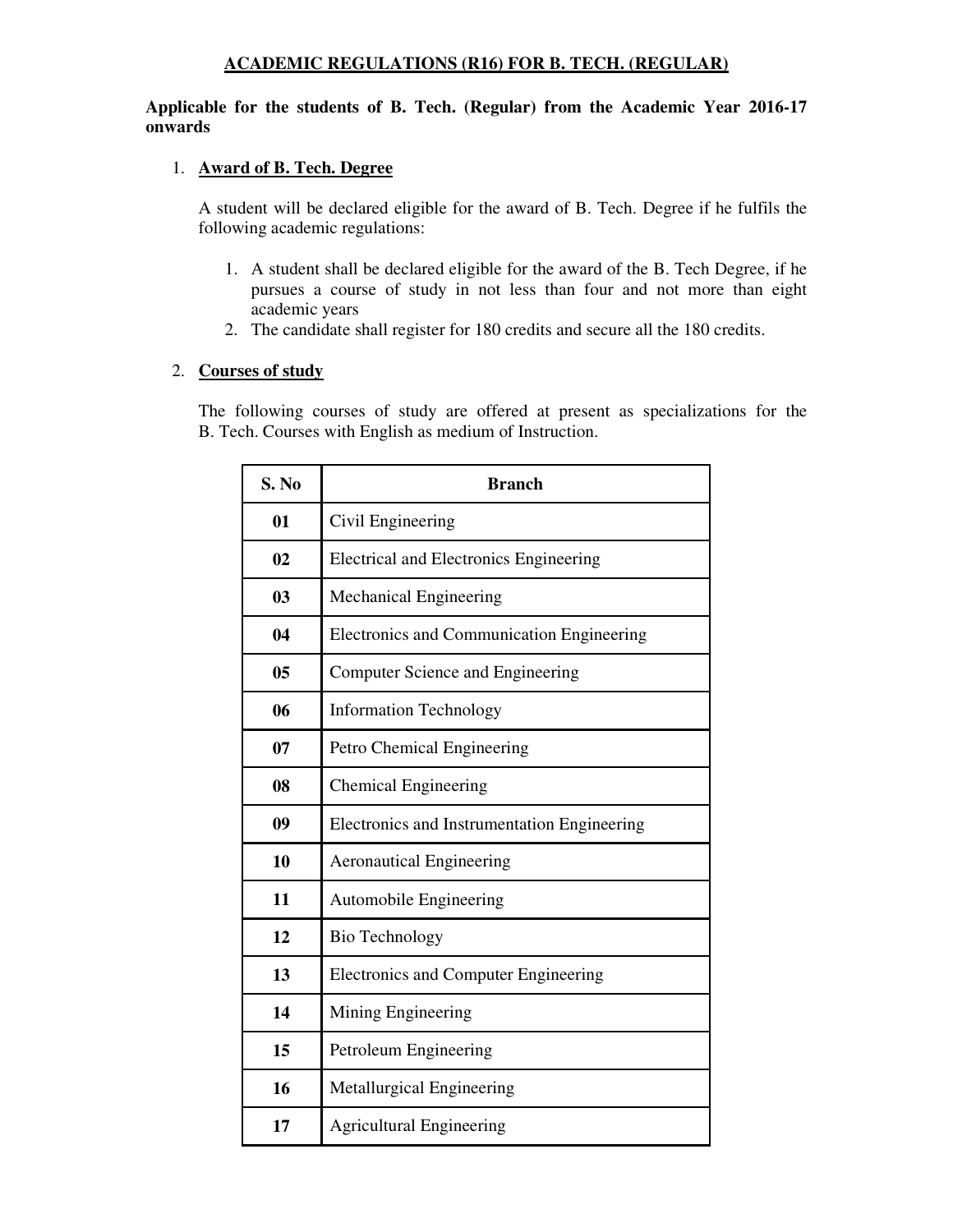#### 3. **Distribution and Weightage of Marks**

- (i) The performance of a student in each semester shall be evaluated subject wise with a maximum of 100 marks for theory subject and 75 marks for practical subject. The project work shall be evaluated for 200 marks.
- (ii) For theory subjects the distribution shall be 30 marks for Internal Evaluation and 70 marks for the End - Examinations.
- (iii) For theory subjects, during the semester there shall be 2 tests. The weightage of Internal marks for 30 consists of Descriptive – 15, Assignment - 05 (Theory, Design, Analysis, Simulation, Algorithms, Drawing, etc. as the case may be and for Physics, Virtual Labs to be considered as Assignments) Objective -10 (Conducted at College level with 20 Multiple choice question with a weightage of ½ Mark each). The objective examination is for 20 minutes duration. The subjective examination is for 90 minutes duration conducted for 15 marks. Each subjective type test question paper shall contain **3 questions** and all questions need to be answered. The Objective examination conducted for 10 marks and subjective examination conducted for 15 marks are to be added to the assignment marks of 5 for finalizing internal marks for 30.

Internal Marks can be calculated with 80% weightage for best of the two Mids and 20% weightage for other Mid Exam As the syllabus is framed for 6 units, the  $1<sup>st</sup>$  mid examination (both Objective and Subjective) is conducted in 1-3 units and second test in 4-6 units of each subject in a semester.

- (iv) The end semester examination is conducted covering the topics of all Units for 70 marks. End Exam Paper: Part-A 1st Question is mandatory covering all the syllabus which contains seven 2 marks questions for 14 marks with atleast 2 marks of question for each of the six units and in Part-B 4 Questions out of 6 Questions are to be answered with each carrying 14 marks . Part-A & Part-B put together gives for 70 marks.
- (v) For practical subjects there shall be continuous evaluation during the semester for 25 internal marks and 50 end examination marks. The internal 25 marks shall be awarded as follows: day to day work - 10 marks, Record-5 marks and the remaining 10 marks to be awarded by conducting an internal laboratory test. The end examination shall be conducted by the teacher concerned and external examiner.
- (vi) For the subject having design and / or drawing, (such as Engineering Graphics, Engineering Drawing, Machine Drawing) and estimation, the distribution shall be 30 marks for internal evaluation ( $20$  marks for day – to – day work, and  $10$  marks for internal tests) and 70 marks for end examination. There shall be two internal tests in a Semester and the Marks for 10 can be calculated with 80% weightage for best of the two tests and 20% weightage for other test and these are to be added to the marks obtained in day to day work.
- (vii) For the seminar, Each student has to be evaluated based on the presentation of any latest topic with report of 10-15 pages and a ppt of min 10 slides. The student shall collect the information on a specialized topic and prepare a technical report, showing his understanding over the topic, and submit to the department, which shall be evaluated by the Departmental committee consisting of Head of the department, seminar supervisor and a senior faculty member. The seminar report shall be evaluated for 50 marks. There shall be no external examination for seminar.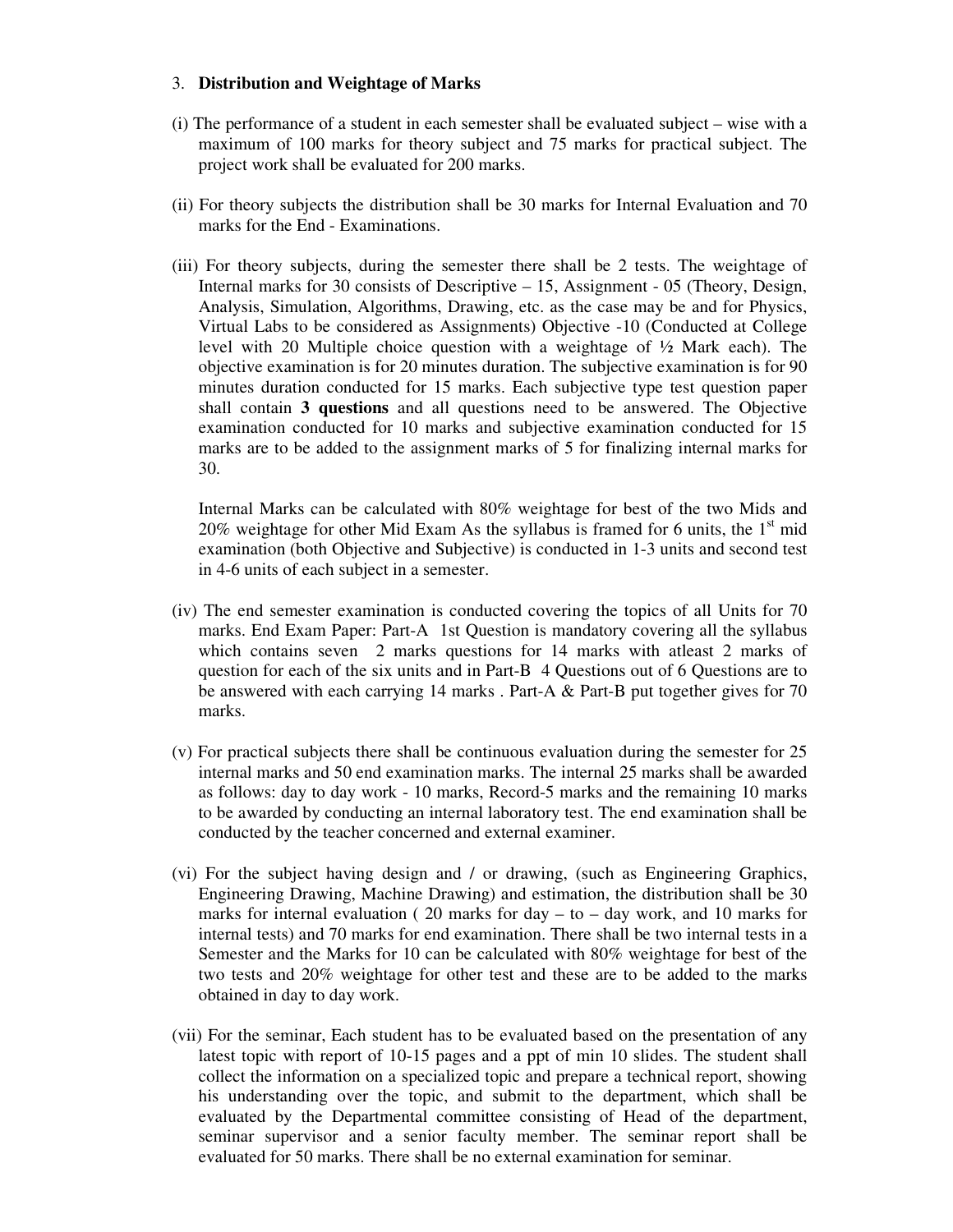- (viii) Out of a total of 200 marks for the project work, 60 marks shall be for Internal Evaluation and 140 marks for the End Semester Examination. The End Semester Examination (Viva  $-$  Voce) shall be conducted by the committee. The committee consists of an external examiner, Head of the Department and Supervisor of the Project. The evaluation of project work shall be conducted at the end of the IV year. The Internal Evaluation shall be on the basis of two seminars given by each student on the topic of his project and evaluated by an internal committee.
- (ix) Laboratory marks and the internal marks awarded by the College are not final. The marks are subject to scrutiny and scaling by the University wherever felt desirable. The internal and laboratory marks awarded by the College will be referred to a Committee. The Committee shall arrive at a scaling factor and the marks will be scaled as per the scaling factor. The recommendations of the Committee are final and binding. The laboratory records and internal test papers shall be preserved in the respective departments as per the University norms and shall be produced to the Committees of the University as and when they ask for.

#### 4. **Attendance Requirements**

- 1. A student is eligible to write the University examinations if he acquires a minimum of 75% of attendance in aggregate of all the subjects.
- 2. Condonation of shortage of attendance in aggregate up to 10% (65% and above and below 75%) in each semester may be granted by the College Academic Committee
- 3. Shortage of Attendance below 65% in aggregate shall not be condoned.
- 4. A student who is short of attendance in semester may seek re-admission into that semester when offered within 4 weeks from the date of the commencement of class work.
- 5. Students whose shortage of attendance is not condoned in any semester are not eligible to write their end semester examination of that class.
- 6. A stipulated fee shall be payable towards condonation of shortage of attendance.
- 7. A student will be promoted to the next semester if he satisfies the (i)attendance requirement of the present semester and (ii) minimum required credits.
- 8. If any candidate fulfills the attendance requirement in the present semester, he shall not be eligible for readmission into the same class.

#### 5. **Minimum Academic Requirements**

The following academic requirements have to be satisfied in addition to the attendance requirements mentioned in item no.4.

- 5.1 A student is deemed to have satisfied the minimum academic requirements if he has **earned the credits allotted to each theory/practical design/drawing subject/project by securing not less than 35% of marks in the end semester exam, and minimum 40% of marks in the sum total of the internal marks and end semester examination marks.**
- 5.2 A student shall be promoted from first year to second year if he fulfills the minimum attendance requirement.
- 5.3 A student will be **promoted from II year to III year** if he fulfills the academic requirement **of 40% of the credits up to either II year I semester or II year II semester from all the examinations, whether or not the candidate takes the examinations and secures prescribed minimum attendance in II year II semester.**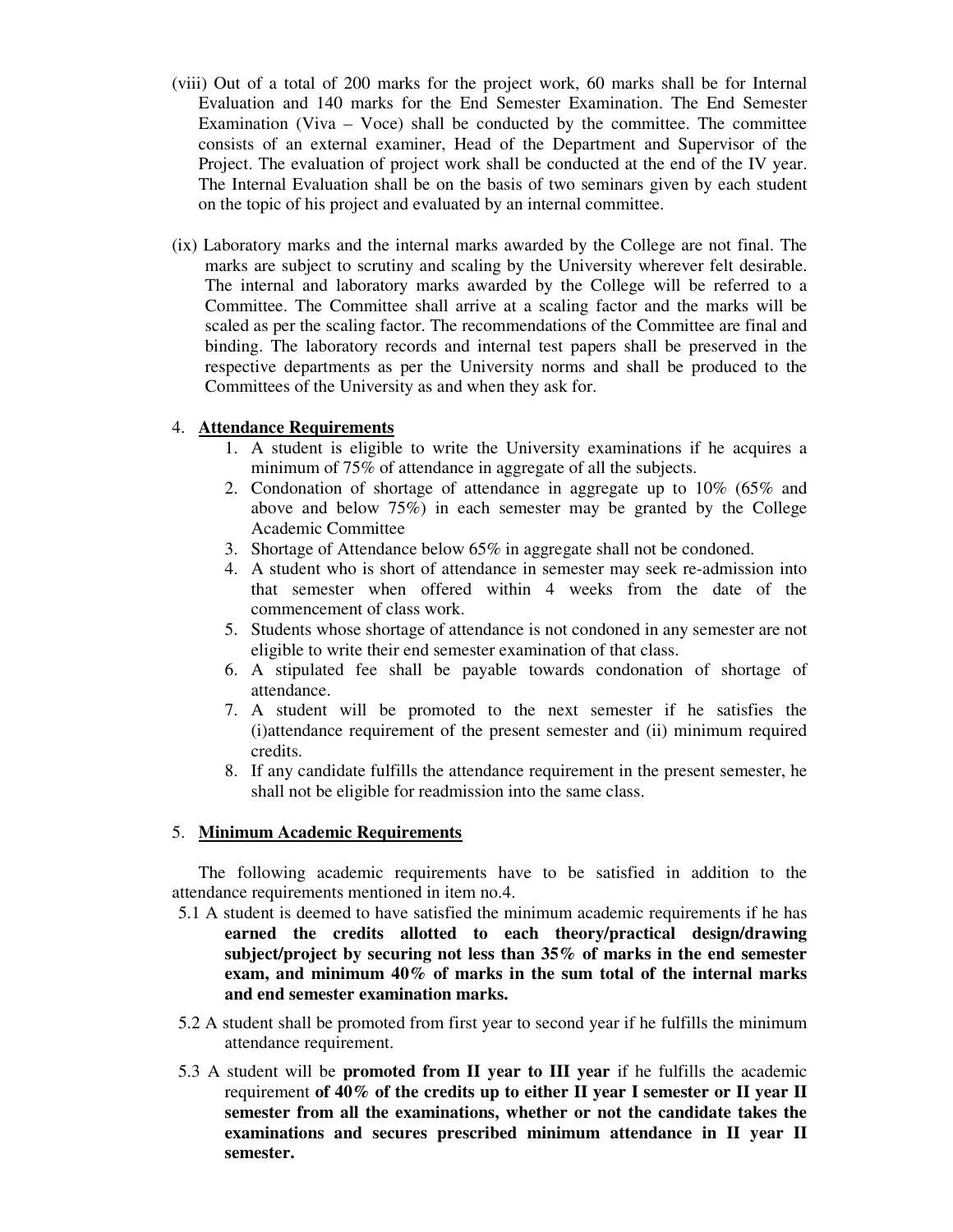- 5.4 A student shall be **promoted from III year to IV year** if he fulfils the academic requirements of **40% of the credits up to either III year I semester or III year II semester from all the examinations, whether or not the candidate takes the examinations and secures prescribed minimum attendance in III year II semester.**
- 5.5 A student shall register and put up minimum attendance in all 180 credits and earn all 180 credits.

#### **6. Course Pattern**

- 1. The entire course of study is for four academic years, all the years are on semester pattern.
- 2. A student eligible to appear for the end semester examination in a subject, but absent from it or has failed in the end semester examination, may write the exam in that subject when conducted next.
- 3. When a student is detained for lack of credits / shortage of attendance, he may be re-admitted into the same semester / year in which he has been detained. However, the academic regulations under which he was first admitted shall continues to be applicable to him.

#### **7. CGPA**

| <b>Marks</b><br>Range<br><b>Theory</b><br>$(Max - 100)$ | <b>Marks Range</b><br>Lab<br>$(Max - 75)$ | Letter<br>Grade | <b>Level</b> | <b>Grade Point</b> |
|---------------------------------------------------------|-------------------------------------------|-----------------|--------------|--------------------|
| $\geq 90$                                               | $\geq 67$                                 | $\Omega$        | Outstanding  | 10                 |
| $>80$ to $< 90$                                         | $>60$ to $< 67$                           | S               | Excellent    | 9                  |
| $≥70$ to <80                                            | $\geq 52$ to <60                          | A               | Very Good    | 8                  |
| $>60$ to $< 70$                                         | $>45$ to $< 52$                           | B               | Good         | 7                  |
| $≥ 50$ to <60                                           | $>37$ to $< 45$                           | $\mathcal{C}$   | Fair         | 6                  |
| $>40$ to $< 50$                                         | $≥30$ to <37                              | D               | Satisfactory | 5                  |
| <40                                                     | $30$                                      | F               | Fail         | $\Omega$           |
|                                                         |                                           |                 | Absent       |                    |

#### **Computation of SGPA**

The following procedure is to be adopted to compute the Semester Grade Point Averagae. (SGPA) and Cumulative Grade Point Average (CGPA):

The **SGPA** is the ratio of sum of the product of the number of credits with the grade points scored by a student in all the courses taken by a student and the sum of the number of credits of all the courses undergone by a student, i.e

#### **SGPA (Si) =** ∑ **(Ci X Gi) /** ∑ **Ci**

Where Ci is the number of credits of the ith course and Gi is the grade point scored by the student in the ith course.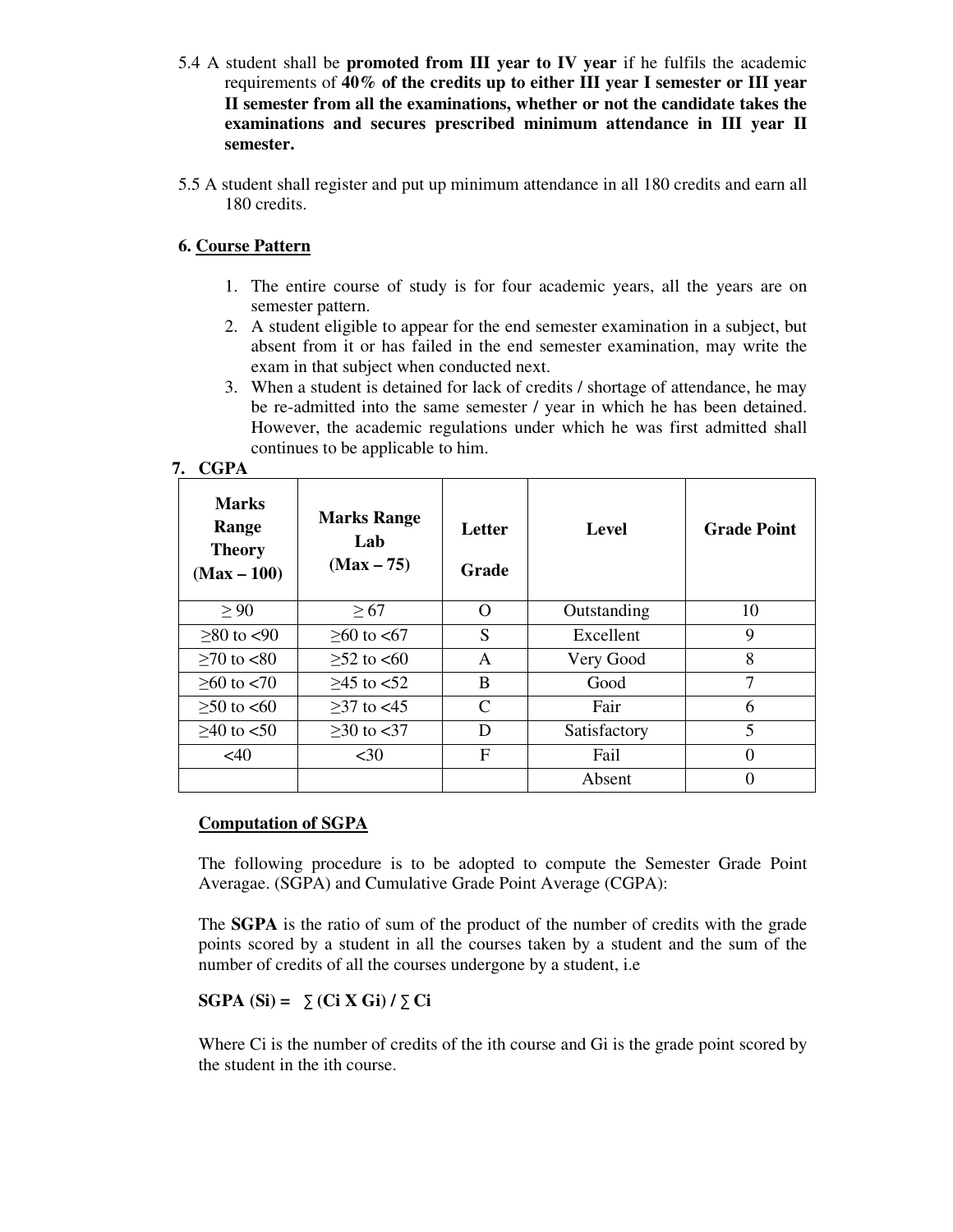#### **Computation of CGPA**

• The **CGPA** is also calculated in the same manner taking into account all the courses undergone by a student over all the semester of a programme, i.e.

**CGPA =** ∑ **(Ci X Si) /** ∑ **Ci**

Where Si is the SGPA of the  $i<sup>th</sup>$  semester and Ci is the total number of credits in that semester.

- The SGPA and CGPA shall be rounded off to 2 decimal points and reported in the transcripts.
- Equivalent Percentage =  $(CGPA 0.75) \times 10$

#### **8. Award of Class**

After a student has satisfied the requirements prescribed for the completion of the program and is eligible for the award of B. Tech. Degree, he shall be placed in one of the following four classes:

| <b>Class Awarded</b>                | <b>CGPA</b> to be secured            |                             |
|-------------------------------------|--------------------------------------|-----------------------------|
| <b>First Class with Distinction</b> | $\geq$ 7.75 with no subject failures | <b>From the</b>             |
| <b>First Class</b>                  | $\geq$ 6.75 with subject failures    | <b>CGPA</b><br>secured from |
| <b>Second Class</b>                 | $\geq 5.75$ to < 6.75                | 180 Credits.                |
| Pass Class                          | $\geq$ 4.75 to < 5.75                |                             |

#### **9. Minimum Instruction Days**

The minimum instruction days for each semester shall be 90 working days.

- 10. There shall be no branch transfers after the completion of the admission process.
- 11. There shall be no transfer from one college/stream to another within the Constituent Colleges and Units of Jawaharlal Nehru Technological University Kakinada.

#### 12. **Withholding of Results**

If the student has not paid the dues, if any, to the university or if any case of indiscipline is pending against him, the result of the student will be withheld. His degree will be withheld in such cases.

#### 13. **Transitory Regulations**

- 1. Discontinued or detained candidates are eligible for readmission as and when next offered.
- 2. The readmitted students will be governed by the regulations under which the candidate has been admitted.
- 3. (a) In case of transferred students from other Universities, the credits shall be transferred to JNTUK as per the academic regulations and course structure of the JNTUK**.**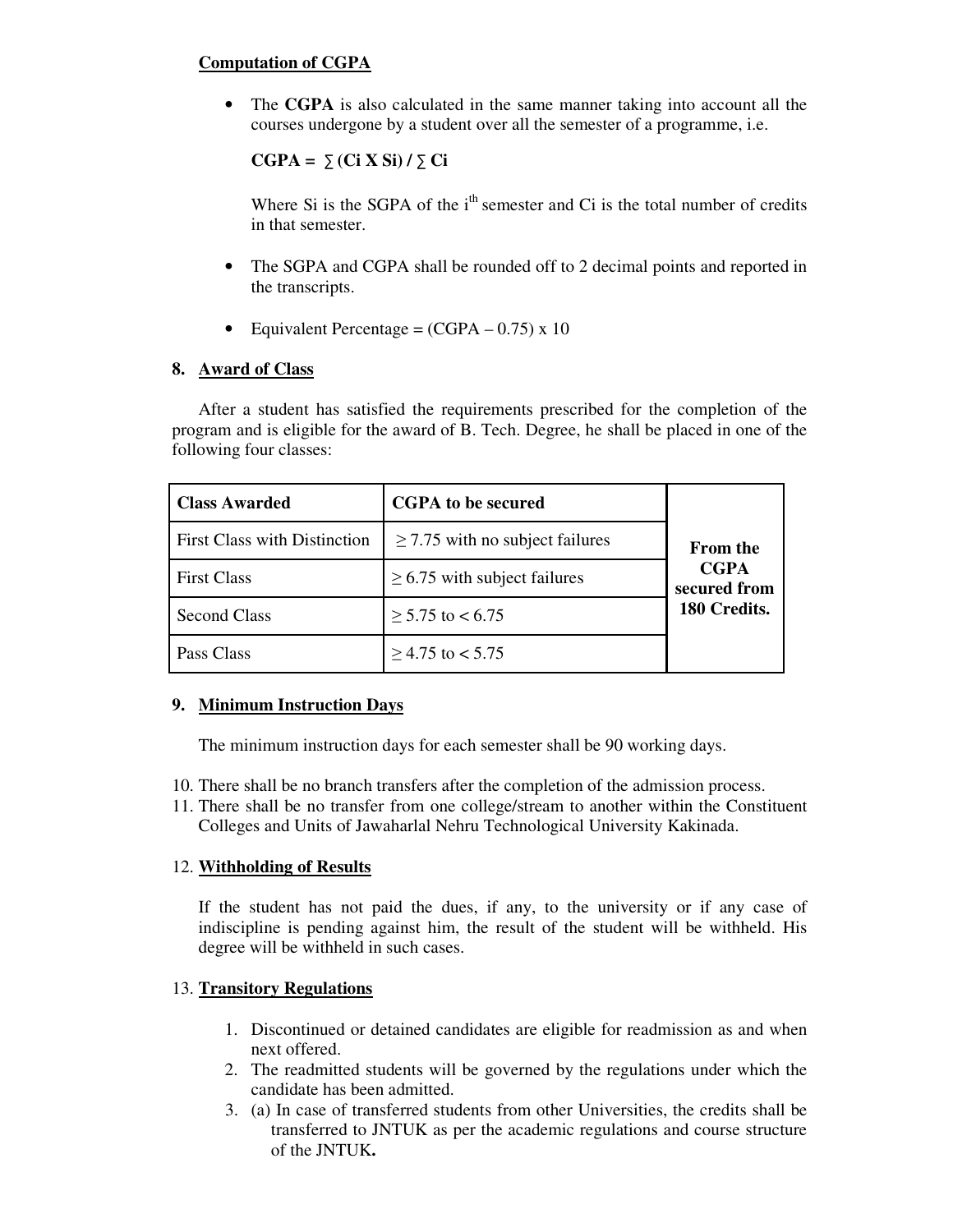(b) The students seeking transfer to colleges affiliated to JNTUK from various other Universities / Institutions have to obtain the credits of any equivalent subjects as prescribed by JNTUK. In addition, the transferred candidates have to pass the failed subjects at the earlier instiute with already obtained sessional marks to be conducted by JNTUK.

#### **14. General**

- 1. Wherever the words "he", "him", "his", occur in the regulations, they include "she", "her", "hers".
- 2. The academic regulation should be read as a whole for the purpose of any interpretation.
- 3. In case of any doubt or ambiguity in the interpretation of the above rules, the decision of the Vice-Chancellor is final.
- 4. The University may change or amend the academic regulations or syllabi at any time and the changes or amendments made shall be applicable to all the students with effect from the dates notified by the University.

\*\*\*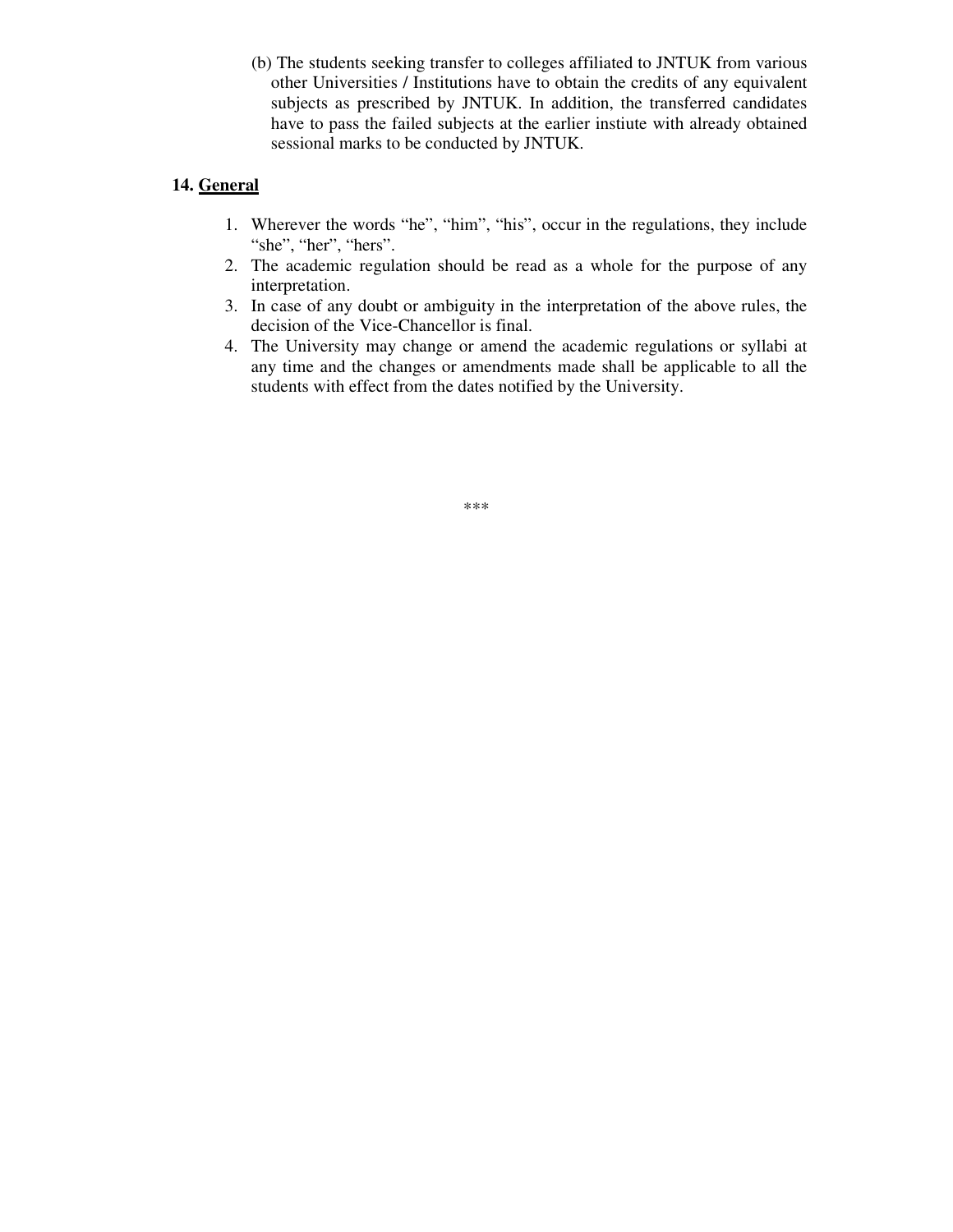#### **ACADEMIC REGULATIONS (R16) FOR B. TECH. (LATERAL ENTRY SCHEME)**

Applicable for the students admitted into II year B. Tech. from the Academic Year 2017-18 onwards

#### 1 **Award of B. Tech. Degree**

A student will be declared eligible for the award of B. Tech. Degree if he fulfils the following academic regulations:

- 1.1 A student shall be declared eligible for the award of the B. Tech Degree, if he pursues a course of study in not less than three academic years and not more than six academic years.
- 1.2 The candidate shall register for 132 credits and secure all the 132 credits.
- 2. The attendance regulations of B. Tech. (Regular) shall be applicable to B.Tech.

#### 3. **Promotion Rule**

A student shall be promoted from second year to third year if he fulfills the minimum attendance requirement.

A student shall be promoted from III year to IV year if he fulfils the academic requirements of 40% of the credits up to either III year I semester or III year II semester from all the examinations, whether or not the candidate takes the examinations and secures prescribed minimum attendance in III year II semester.

#### 4. **Award of Class**

After a student has satisfied the requirement prescribed for the completion of the program and is eligible for the award of B. Tech. Degree, he shall be placed in one of the following four classes:

| <b>Class Awarded</b>                | <b>CGPA</b> to be secured            |                                |
|-------------------------------------|--------------------------------------|--------------------------------|
| <b>First Class with Distinction</b> | $\geq$ 7.75 with no subject failures | <b>From the</b><br><b>CGPA</b> |
| <b>First Class</b>                  | $\geq$ 6.75 with subject failures    | secured from<br>132 Credits    |
| <b>Second Class</b>                 | $\geq$ 5.75 to < 6.75                | from II Year<br>to IV Year     |
| Pass Class                          | $\geq$ 4.75 to < 5.75                |                                |

The marks obtained in the internal evaluation and the end semester examination shall be shown separately in the marks memorandum.

5. All the other regulations as applicable to **B. Tech. 4-year degree course (Regular) will hold good for B. Tech. (Lateral Entry Scheme)**.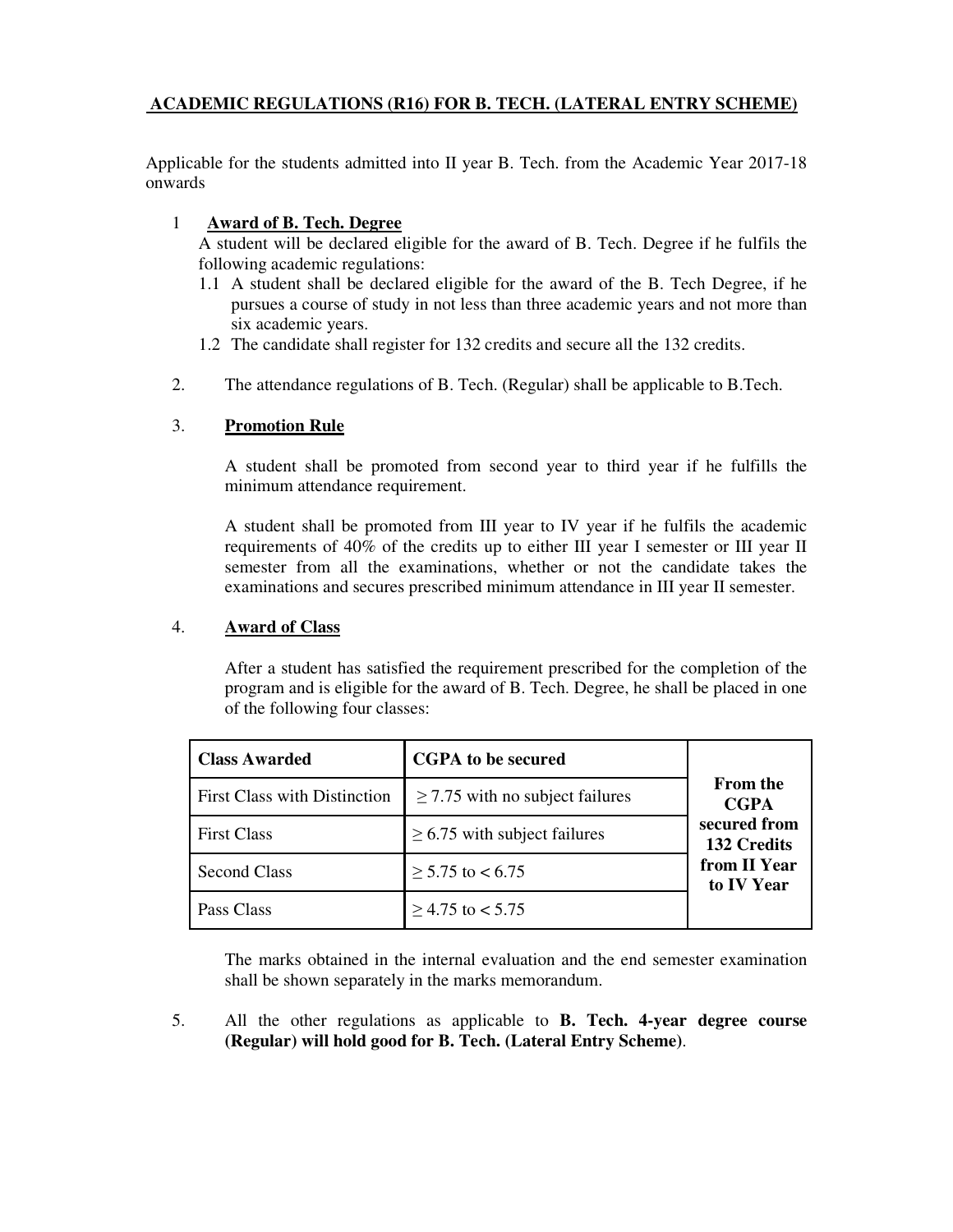#### **MALPRACTICES RULES**

#### DISCIPLINARY ACTION FOR / IMPROPER CONDUCT IN EXAMINATIONS

|        | <b>Nature of Malpractices/Improper</b>                                                                                                                                                                                                                                                                                                                                                                                                                                      | <b>Punishment</b>                                                                                                                                                                                                                                                                                                                                                                                                                                                                                                                                                                                                                                                                                                                                                                                                                                                     |
|--------|-----------------------------------------------------------------------------------------------------------------------------------------------------------------------------------------------------------------------------------------------------------------------------------------------------------------------------------------------------------------------------------------------------------------------------------------------------------------------------|-----------------------------------------------------------------------------------------------------------------------------------------------------------------------------------------------------------------------------------------------------------------------------------------------------------------------------------------------------------------------------------------------------------------------------------------------------------------------------------------------------------------------------------------------------------------------------------------------------------------------------------------------------------------------------------------------------------------------------------------------------------------------------------------------------------------------------------------------------------------------|
|        | conduct                                                                                                                                                                                                                                                                                                                                                                                                                                                                     |                                                                                                                                                                                                                                                                                                                                                                                                                                                                                                                                                                                                                                                                                                                                                                                                                                                                       |
|        | If the candidate:                                                                                                                                                                                                                                                                                                                                                                                                                                                           |                                                                                                                                                                                                                                                                                                                                                                                                                                                                                                                                                                                                                                                                                                                                                                                                                                                                       |
| 1. (a) | or keeps accessible<br>Possesses<br>in<br>examination hall, any paper, note book,<br>programmable calculators, Cell phones,<br>pager, palm computers or any other<br>form of material concerned with or<br>related to the subject of the examination<br>(theory or practical) in which he is<br>appearing but has not made use of<br>(material shall include any marks on the<br>body of the candidate which can be<br>used as an aid in the subject of the<br>examination) | Expulsion from the examination hall and<br>cancellation of the performance in that subject<br>only.                                                                                                                                                                                                                                                                                                                                                                                                                                                                                                                                                                                                                                                                                                                                                                   |
| (b)    | Gives assistance or guidance or receives<br>it from any other candidate orally or by<br>any other body language methods or<br>communicates through cell phones with<br>any candidate or persons in or outside<br>the exam hall in respect of any matter.                                                                                                                                                                                                                    | Expulsion from the examination hall and<br>cancellation of the performance in that subject<br>only of all the candidates involved. In case of<br>an outsider, he will be handed over to the<br>police and a case is registered against him.                                                                                                                                                                                                                                                                                                                                                                                                                                                                                                                                                                                                                           |
| 2.     | Has copied in the examination hall from<br>paper, book, programmable<br>any<br>calculators, palm computers or any<br>other form of material relevant to the<br>subject of the examination (theory or<br>practical) in which the candidate is<br>appearing.                                                                                                                                                                                                                  | Expulsion from the examination hall and<br>cancellation of the performance in that subject<br>and all other subjects the candidate has already<br>appeared including practical examinations and<br>project work and shall not be permitted to<br>appear for the remaining examinations of the<br>subjects of that Semester/year.<br>The Hall Ticket of the candidate is to be<br>cancelled and sent to the University.                                                                                                                                                                                                                                                                                                                                                                                                                                                |
| 3.     | Impersonates any other candidate in<br>connection with the examination.                                                                                                                                                                                                                                                                                                                                                                                                     | The candidate who has impersonated shall be<br>expelled from examination hall. The candidate<br>is also debarred and forfeits the seat. The<br>performance of the original candidate who has<br>been impersonated, shall be cancelled in all the<br>examination<br>subjects<br>of<br>the<br><i>(including)</i><br>practicals and project work) already appeared<br>and shall not be allowed to appear for<br>examinations of the remaining subjects of that<br>semester/year. The candidate is also debarred<br>for two consecutive semesters from class work<br>all University examinations.<br>The<br>and<br>continuation of the course by the candidate is<br>subject to the academic regulations in<br>connection with forfeiture of seat.<br>If the<br>imposter is an outsider, he will be handed over<br>to the police and a case is registered against<br>him. |
| 4.     | Smuggles in the Answer book or<br>additional sheet or takes out or arranges<br>to send out the question paper during<br>the examination or answer book or<br>additional sheet, during or after the                                                                                                                                                                                                                                                                          | Expulsion from the examination hall and<br>cancellation of performance in that subject and<br>all the other subjects the candidate has already<br>appeared including practical examinations and<br>project work and shall not be permitted for the                                                                                                                                                                                                                                                                                                                                                                                                                                                                                                                                                                                                                    |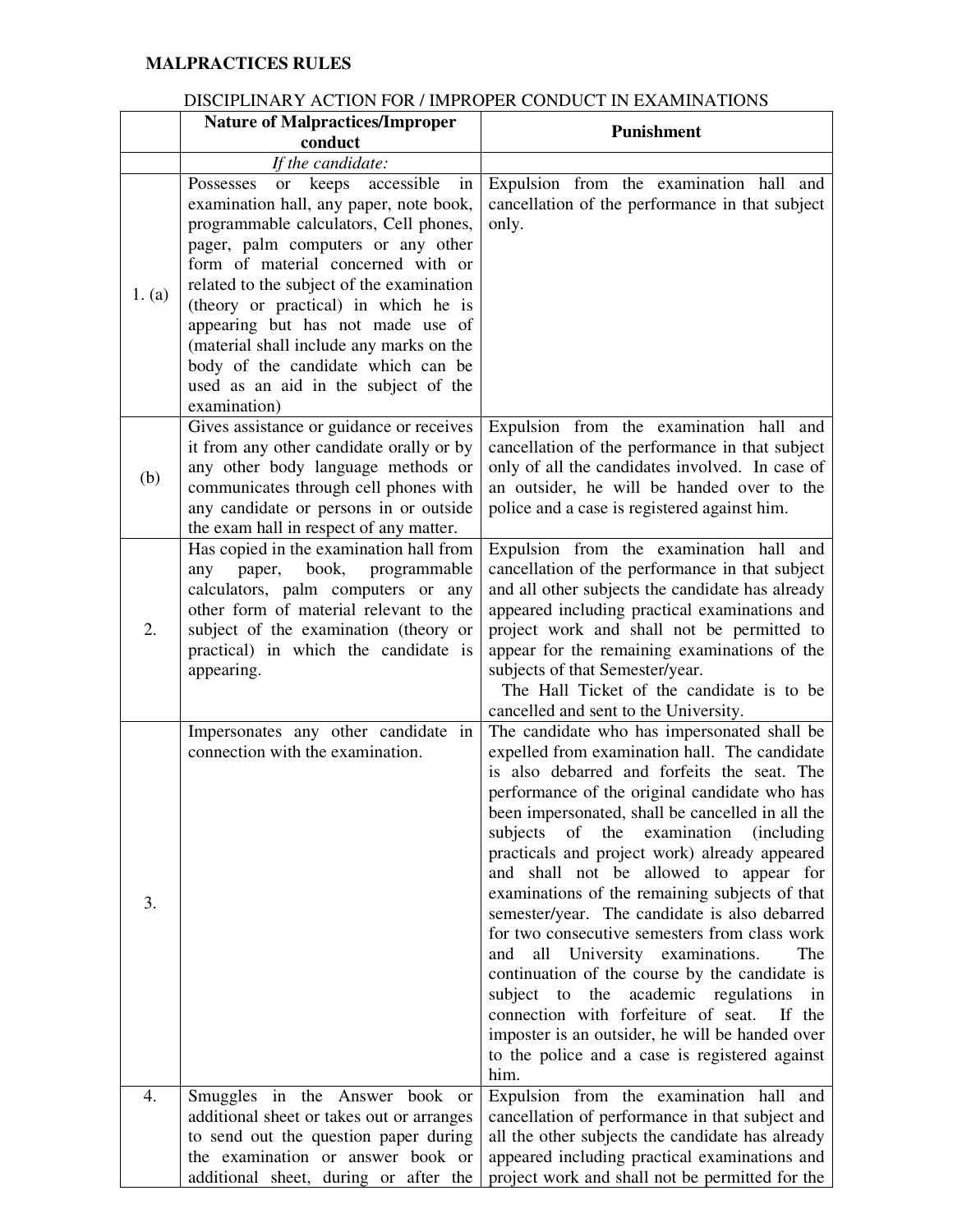|    | examination.                                                                                                                                                                                                                                                                                                                                                                                                                                                                                                                                                                                                                                                                                                                                                                                                                                                                                                                                                                                                                                                     | remaining examinations of the subjects of that<br>semester/year. The candidate is also debarred<br>for two consecutive semesters from class work<br>and<br>all<br>University examinations.<br>The<br>continuation of the course by the candidate is<br>the<br>academic regulations in<br>subject<br>to<br>connection with forfeiture of seat.                                                                                                                                                                                                                                                                |
|----|------------------------------------------------------------------------------------------------------------------------------------------------------------------------------------------------------------------------------------------------------------------------------------------------------------------------------------------------------------------------------------------------------------------------------------------------------------------------------------------------------------------------------------------------------------------------------------------------------------------------------------------------------------------------------------------------------------------------------------------------------------------------------------------------------------------------------------------------------------------------------------------------------------------------------------------------------------------------------------------------------------------------------------------------------------------|--------------------------------------------------------------------------------------------------------------------------------------------------------------------------------------------------------------------------------------------------------------------------------------------------------------------------------------------------------------------------------------------------------------------------------------------------------------------------------------------------------------------------------------------------------------------------------------------------------------|
| 5. | Uses objectionable, abusive or offensive<br>language in the answer paper or in<br>letters to the examiners or writes to the<br>examiner requesting him to award pass<br>marks.                                                                                                                                                                                                                                                                                                                                                                                                                                                                                                                                                                                                                                                                                                                                                                                                                                                                                   | Cancellation of the performance in that subject.                                                                                                                                                                                                                                                                                                                                                                                                                                                                                                                                                             |
| 6. | Refuses to obey the orders of the Chief<br>Superintendent/Assistant<br>Superintendent / any officer on duty or<br>misbehaves or creates disturbance of<br>any kind in and around the examination<br>hall or organizes a walk out or instigates<br>others to walk out, or threatens the<br>officer-in charge or any person on duty<br>in or outside the examination hall of any<br>injury to his person or to any of his<br>relations whether by words, either<br>spoken or written or by signs or by<br>representation,<br>assaults<br>visible<br>the<br>officer-in-charge, or any person on duty<br>in or outside the examination hall or any<br>of his relations, or indulges in any other<br>act of misconduct or mischief which<br>result in damage to or destruction of<br>property in the examination hall or any<br>part of the College campus or engages<br>in any other act which in the opinion of<br>the officer on duty amounts to use of<br>unfair means or misconduct or has the<br>tendency to disrupt the orderly conduct<br>of the examination. | In case of students of the college, they shall be<br>from<br>examination<br>halls<br>expelled<br>and<br>cancellation of their performance in that<br>subject and all other subjects the candidate(s)<br>has (have) already appeared and shall not be<br>appear<br>permitted to<br>for<br>the<br>remaining<br>of<br>examinations<br>the<br>subjects<br>of<br>that<br>The candidates<br>semester/year.<br>also<br>are<br>debarred and forfeit their seats. In case of<br>outsiders, they will be handed over to the<br>police and a police case is registered against<br>them.                                 |
| 7. | Leaves the exam hall taking away<br>answer script or intentionally tears of<br>the script or any part thereof inside or<br>outside the examination hall.                                                                                                                                                                                                                                                                                                                                                                                                                                                                                                                                                                                                                                                                                                                                                                                                                                                                                                         | Expulsion from the examination hall and<br>cancellation of performance in that subject and<br>all the other subjects the candidate has already<br>appeared including practical examinations and<br>project work and shall not be permitted for the<br>remaining examinations of the subjects of that<br>semester/year. The candidate is also debarred<br>for two consecutive semesters from class work<br>all<br>University<br>examinations.<br>The<br>and<br>continuation of the course by the candidate is<br>subject<br>the<br>academic<br>to<br>regulations<br>in<br>connection with forfeiture of seat. |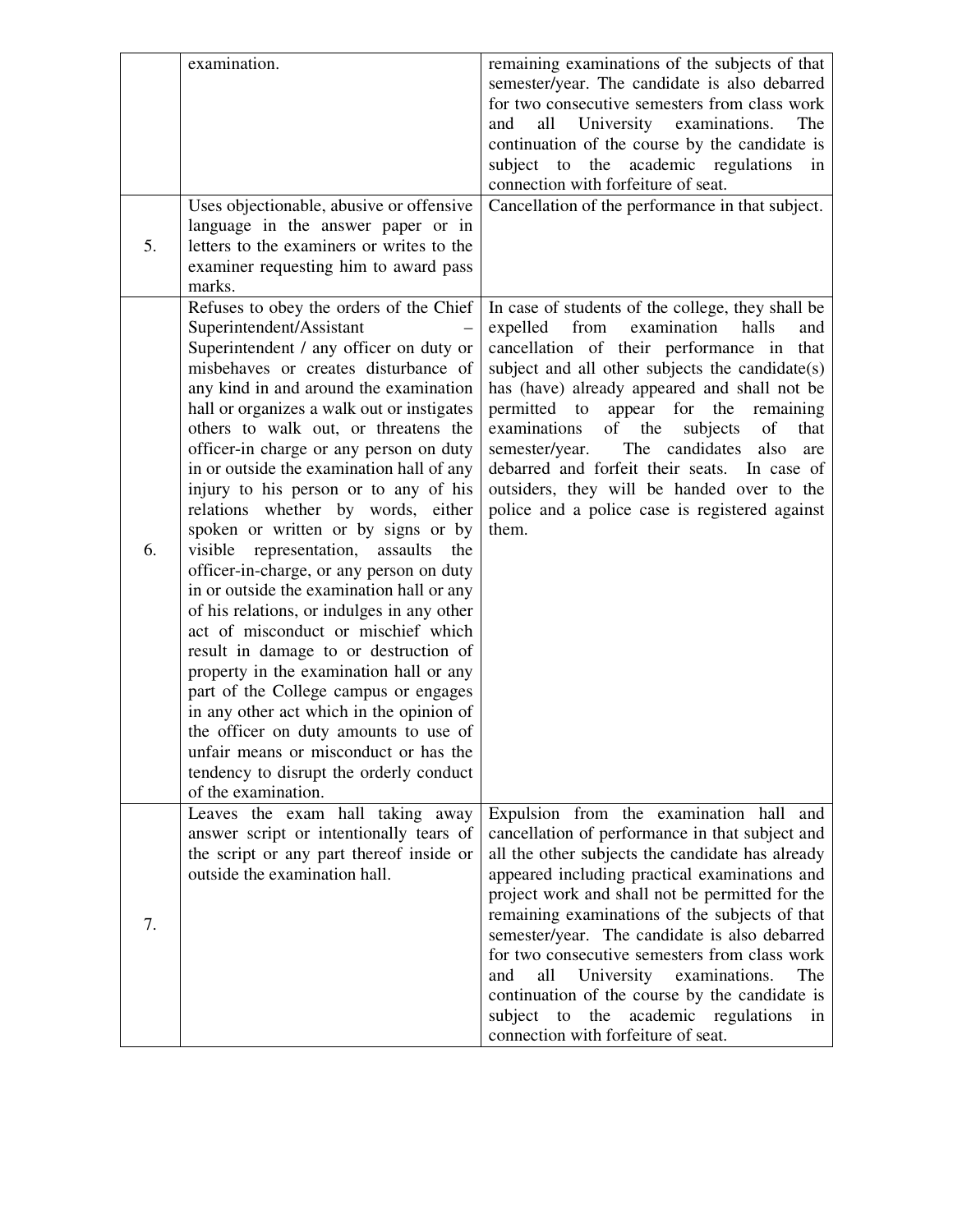| 8.  | Possess any lethal weapon or firearm in<br>the examination hall.                                                                                                                                                           | Expulsion from the examination hall and<br>cancellation of the performance in that subject<br>and all other subjects the candidate has already<br>appeared including practical examinations and<br>project work and shall not be permitted for the<br>remaining examinations of the subjects of that<br>semester/year. The candidate is also debarred<br>and forfeits the seat.                                                                                                                                                                  |
|-----|----------------------------------------------------------------------------------------------------------------------------------------------------------------------------------------------------------------------------|--------------------------------------------------------------------------------------------------------------------------------------------------------------------------------------------------------------------------------------------------------------------------------------------------------------------------------------------------------------------------------------------------------------------------------------------------------------------------------------------------------------------------------------------------|
| 9.  | If student of the college, who is not a<br>candidate for the particular examination<br>or any person not connected with the<br>college indulges in any malpractice or<br>improper conduct mentioned in clause 6<br>to $8.$ | Student of the colleges expulsion from the<br>examination hall and cancellation of the<br>performance in that subject and all other<br>subjects the candidate has already appeared<br>including practical examinations and project<br>work and shall not be permitted for the<br>remaining examinations of the subjects of that<br>semester/year. The candidate is also debarred<br>and forfeits the seat.<br>Person(s) who do not belong to the<br>College will be handed over to police and, a<br>police case will be registered against them. |
| 10. | Comes in a drunken condition to the<br>examination hall.                                                                                                                                                                   | Expulsion from the examination hall and<br>cancellation of the performance in that subject<br>and all other subjects the candidate has already<br>appeared including practical examinations and<br>project work and shall not be permitted for the<br>remaining examinations of the subjects of that<br>semester/year.                                                                                                                                                                                                                           |
| 11. | Copying detected on the basis<br>of<br>internal evidence, such as, during<br>valuation or during special scrutiny.                                                                                                         | Cancellation of the performance in that subject<br>and all other subjects the candidate has<br>appeared including practical examinations and<br>project<br>work<br>of<br>that<br>semester/year<br>examinations.                                                                                                                                                                                                                                                                                                                                  |
| 12. | If any malpractice is detected which is<br>not covered in the above clauses 1 to 11<br>shall be reported to the University for<br>action<br>further<br>award<br>suitable<br>to<br>punishment.                              |                                                                                                                                                                                                                                                                                                                                                                                                                                                                                                                                                  |

#### **Malpractices identified by squad or special invigilators**

- 1. Punishments to the candidates as per the above guidelines.<br>2. Punishment for institutions : (if the squad reports that t
- Punishment for institutions : (if the squad reports that the college is also involved in encouraging malpractices)
	- (i) A show cause notice shall be issued to the college.
	- (ii) Impose a suitable fine on the college.
	- (iii) Shifting the examination centre from the college to another college for a specific period of not less than one year.

\* \* \* \* \*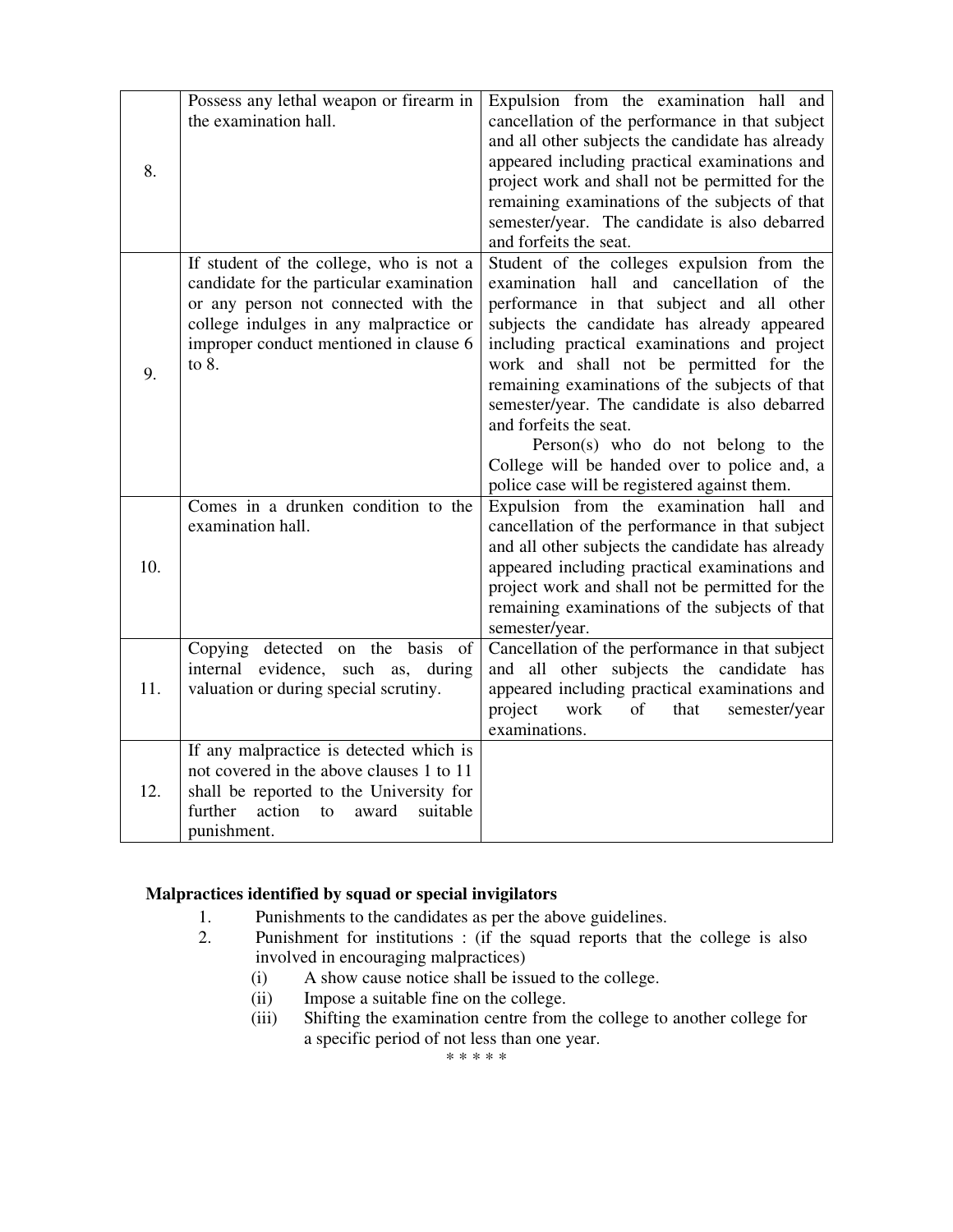



# Ragging **Prohibition of ragging in educational institutions Act 26 of 1997**

#### **Salient Features**

- $\sum$ **Ragging within or outside any educational institution is prohibited.**
- $\sum$ **Ragging means doing an act which causes or is likely to cause Insult or Annoyance of Fear or Apprehension or Threat or Intimidation or outrage of modesty or Injury to a student**



**In Case of Emergency CALL TOLL FREE NO. : 1800 - 425 - 1288**

**JAWAHARLAL NEHRU TECHNOLOGICAL UNIVERSITY: KAKINADA** LET US MAKE JNTUK A RAGGING FREE UNIVERSITY

**JAWAHARLAL NEHRU TECHNOLOGICAL UNIVERSITY: KAKINADA**